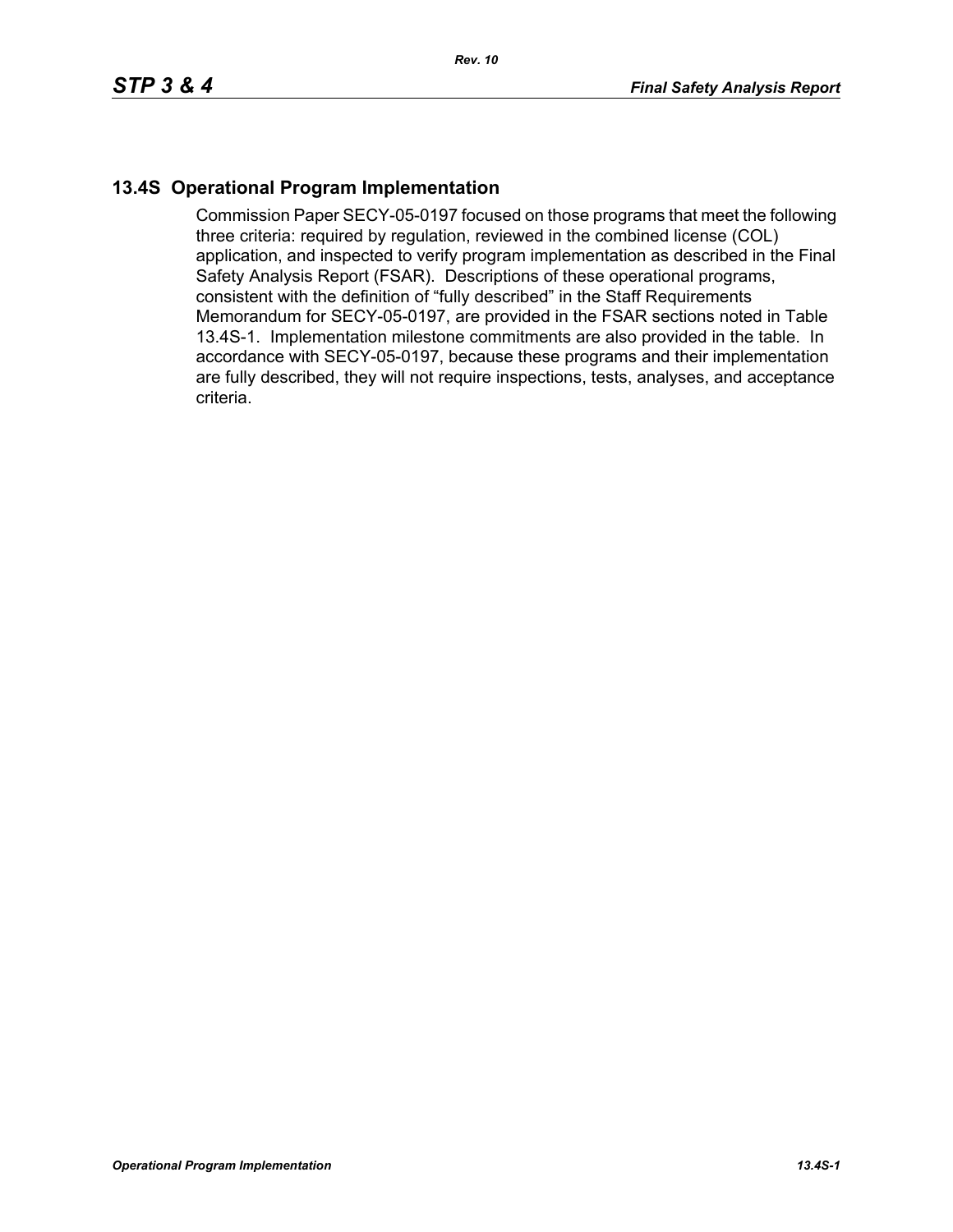| <b>Program Source</b><br><b>Program Title</b><br>(Required By)<br>Item<br>Inservice Inspection<br>10 CFR 50.55a(g)<br>$\mathbf{1}$<br>Program<br>$\overline{2}$<br><b>Inservice Testing Program</b><br>10 CFR 50.55a(f)<br>10 CFR 50, App A<br>3<br><b>Environmental Qualification</b><br>10 CFR 50.49(a)<br>Program<br>$\overline{4}$<br>Preservice Inspection<br>10 CFR 50.55a(g) | (SRP)<br><b>Section</b><br>5.2.4<br>6.6<br>3.9.6<br>5.2.4<br>3.11 | Milestone*<br>Commercial operation<br>After generator on line on nuclear<br>heat | Requirement<br>10 CFR 50.55a(g)<br>ASME Section XI IWA-2430(b)<br>10 CFR 50.55a(f)<br><b>ASME OM Code</b> |
|-------------------------------------------------------------------------------------------------------------------------------------------------------------------------------------------------------------------------------------------------------------------------------------------------------------------------------------------------------------------------------------|-------------------------------------------------------------------|----------------------------------------------------------------------------------|-----------------------------------------------------------------------------------------------------------|
|                                                                                                                                                                                                                                                                                                                                                                                     |                                                                   |                                                                                  |                                                                                                           |
|                                                                                                                                                                                                                                                                                                                                                                                     |                                                                   |                                                                                  |                                                                                                           |
|                                                                                                                                                                                                                                                                                                                                                                                     |                                                                   |                                                                                  |                                                                                                           |
|                                                                                                                                                                                                                                                                                                                                                                                     |                                                                   | <b>Fuel Load</b>                                                                 | <b>License Condition</b>                                                                                  |
| Program                                                                                                                                                                                                                                                                                                                                                                             | 5.2.4<br>6.6                                                      | Completion prior to initial plant<br>startup                                     | 10 CFR 50.55a(g)<br>ASME Section XI IWB-2200(a)                                                           |
| 5<br>10 CFR 50.60<br><b>Reactor Vessel Material</b><br>Surveillance Program<br>10 CFR 50, App H                                                                                                                                                                                                                                                                                     | 5.3.1                                                             | <b>Fuel Load</b>                                                                 | <b>License Condition</b>                                                                                  |
| 6<br>Preservice Testing Program   10 CFR 50.55a(f)                                                                                                                                                                                                                                                                                                                                  | 3.9.6                                                             | Fuel Load                                                                        | <b>License Condition</b>                                                                                  |
| $\overline{7}$<br><b>Containment Leakage Rate</b><br>10 CFR 50.54(o)<br>10 CFR 50, App A<br><b>Testing Program</b><br>(GDC 32)<br>10 CFR 50, App J<br>10 CFR 52.47(a)(1)                                                                                                                                                                                                            | 6.2.6                                                             | Fuel load                                                                        | 10 CFR 50, App J<br>Option A - Section III<br>Option B - Section III.A                                    |
| * Implementation will occur prior to the milestone indicated.                                                                                                                                                                                                                                                                                                                       |                                                                   |                                                                                  |                                                                                                           |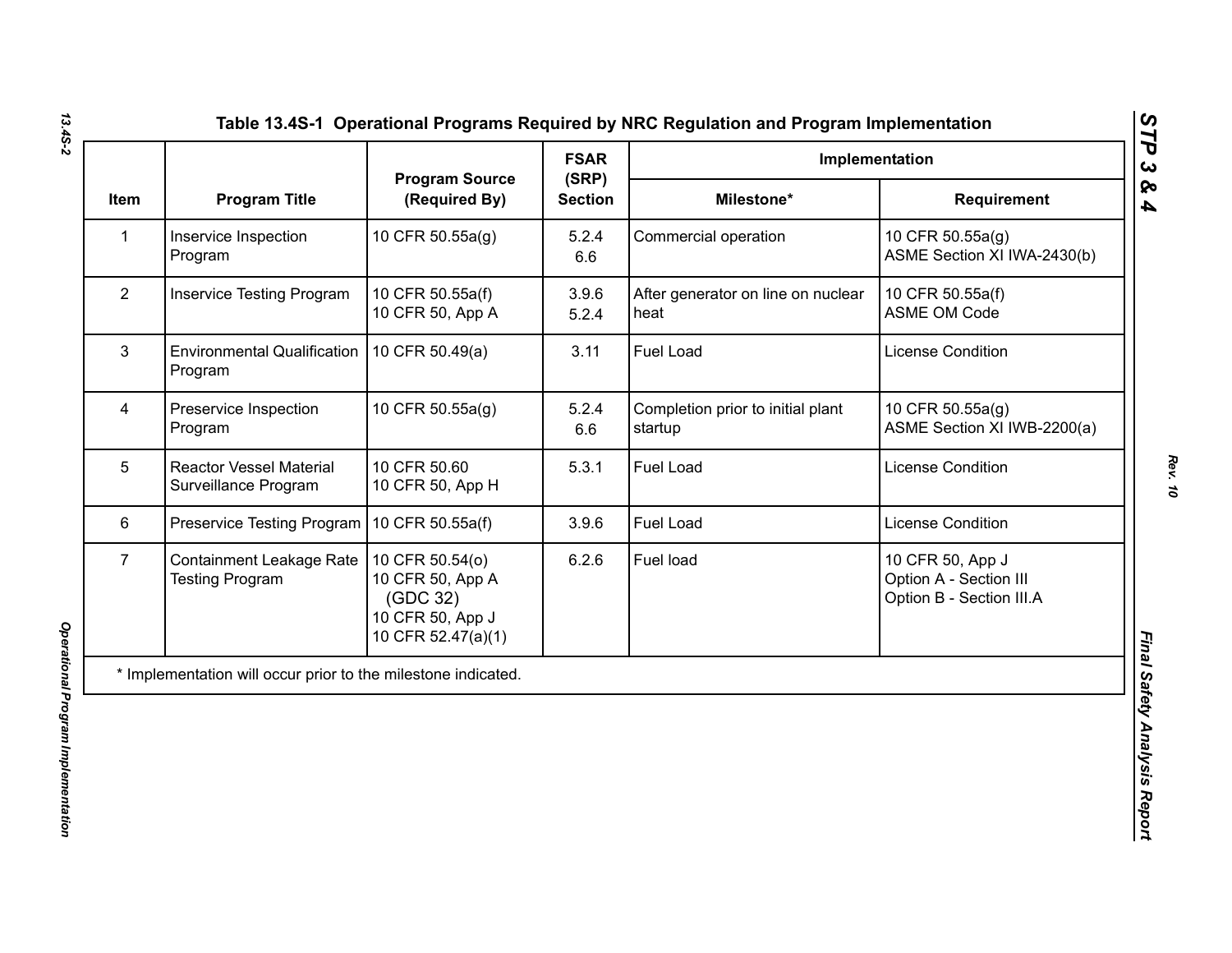|      | <b>Program Title</b>                                                                                                                        | <b>Program Source</b><br>(Required By)                                                                  | <b>FSAR</b><br>(SRP)<br><b>Section</b> | Implementation                                                                     |                          |  |
|------|---------------------------------------------------------------------------------------------------------------------------------------------|---------------------------------------------------------------------------------------------------------|----------------------------------------|------------------------------------------------------------------------------------|--------------------------|--|
| Item |                                                                                                                                             |                                                                                                         |                                        | Milestone*                                                                         | Requirement              |  |
| 8    | Fire Protection Program                                                                                                                     | 10 CFR 50.48                                                                                            | 9.5.1                                  | Receipt of fuel onsite (as pertains<br>to fire protection for new fuel<br>storage) | <b>License Condition</b> |  |
|      |                                                                                                                                             |                                                                                                         |                                        | Fuel load (complete program)                                                       |                          |  |
| 9    | <b>Process and Effluent</b><br>Monitoring and Sampling<br>Program                                                                           |                                                                                                         |                                        |                                                                                    |                          |  |
|      | <b>Radiological Effluent</b><br><b>Technical Specifications/</b><br><b>Standard Radiological</b><br><b>Effluent Controls</b><br>(RETS/SREC) | 10 CFR 20.1301<br>10 CFR 20.1302<br>10 CFR 50.34a<br>10 CFR 50.36a<br>10 CFR 50, App I,<br>Sect II & IV | 11.5                                   | <b>Fuel Load</b>                                                                   | <b>License Condition</b> |  |
|      | <b>Offsite Dose Calculation</b><br>Manual (ODCM)                                                                                            | Same as above                                                                                           | 11.5                                   | Fuel Load                                                                          | <b>License Condition</b> |  |
|      | Radiological Environmental<br>Monitoring Program<br>(REMP)                                                                                  | Same as above                                                                                           | 11.5                                   | <b>Fuel Load</b>                                                                   | <b>License Condition</b> |  |
|      | Process Control Program<br>(PCP)                                                                                                            | Same as above                                                                                           | 11.4                                   | <b>Fuel Load</b>                                                                   | <b>License Condition</b> |  |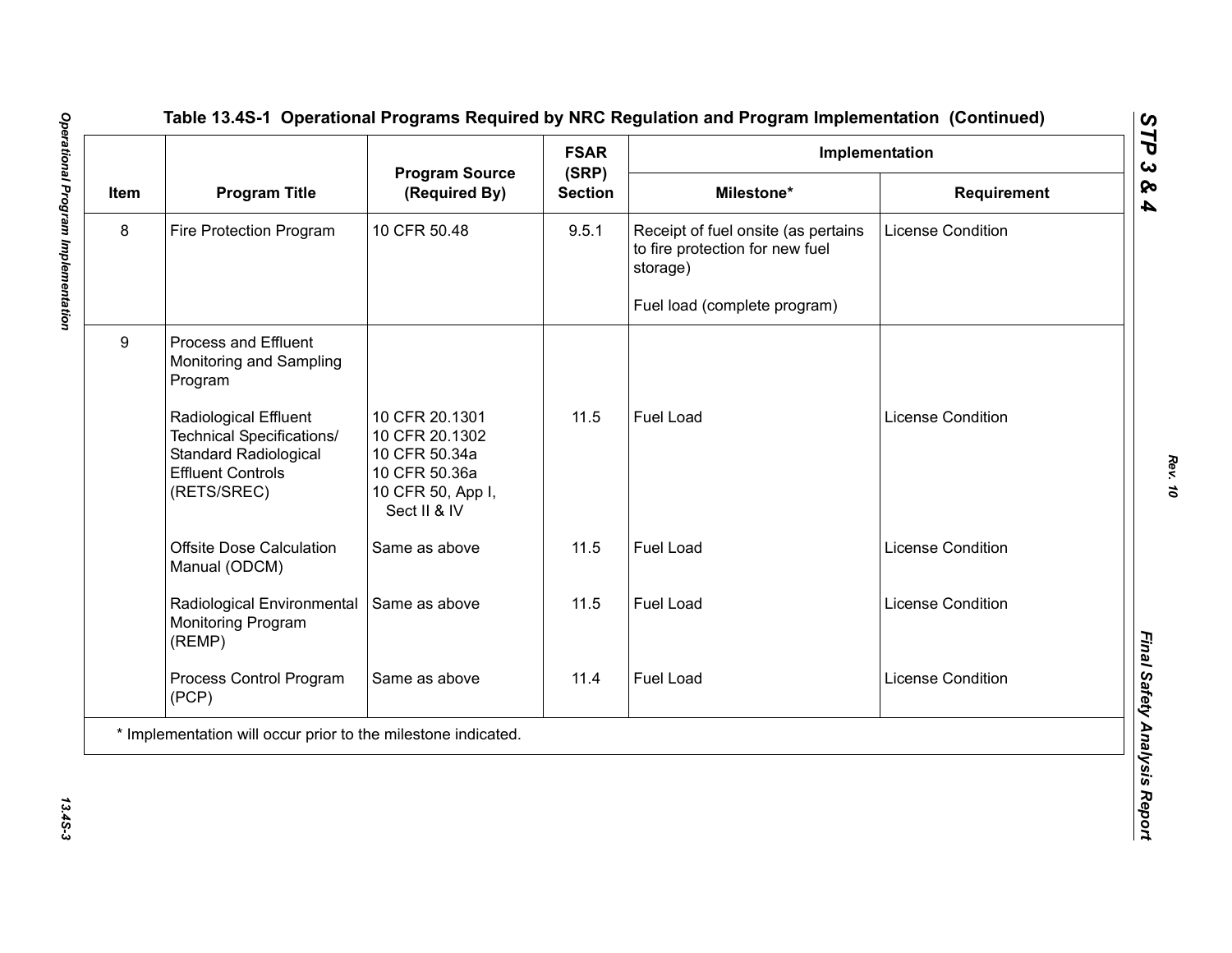|      |                                                     |                                                                              | <b>FSAR</b>             | Implementation                                                                                                                                                                                                                                                                                                     |                          |
|------|-----------------------------------------------------|------------------------------------------------------------------------------|-------------------------|--------------------------------------------------------------------------------------------------------------------------------------------------------------------------------------------------------------------------------------------------------------------------------------------------------------------|--------------------------|
| Item | <b>Program Title</b>                                | <b>Program Source</b><br>(Required By)                                       | (SRP)<br><b>Section</b> | Milestone*                                                                                                                                                                                                                                                                                                         | <b>Requirement</b>       |
| 10   | <b>Radiation Protection</b><br>Program              | 10 CFR 20.1101                                                               | 12.5S                   | The applicable portions of the<br>Radiation Protection Program will<br>be implemented by the following<br>milestones:<br>Initial receipt of byproduct,<br>source or special nuclear<br>materials (excluding exempt<br>quantities)<br>Receipt of fuel onsite<br>Fuel load<br>First shipment of radioactive<br>waste | <b>License Condition</b> |
| 11   | Non-Licensed Plant Staff<br><b>Training Program</b> | 10 CFR 50.120<br>10 CFR 52.78                                                | 13.2.2                  | 18 months prior to scheduled fuel<br>load                                                                                                                                                                                                                                                                          | 10 CFR 50.120(b)         |
| 12   | <b>Reactor Operator Training</b><br>Program         | 10 CFR 55.13<br>10 CFR 55.31<br>10 CFR 55.41<br>10 CFR 55.43<br>10 CFR 55.45 | 13.2.1                  | 18 months prior to scheduled date<br>of fuel load                                                                                                                                                                                                                                                                  | <b>License Condition</b> |
| 13   | Reactor Operator<br>Requalification Program         | 10 CFR 50.34(b)<br>10 CFR 50.54(i)<br>10 CFR 55.59                           | 13.2.1                  | Within 3 months after issuance of<br>an operating license or the date the<br>Commission makes the finding<br>under 10 CFR 52.103(g)                                                                                                                                                                                | 10 CFR 50.54(i-1)        |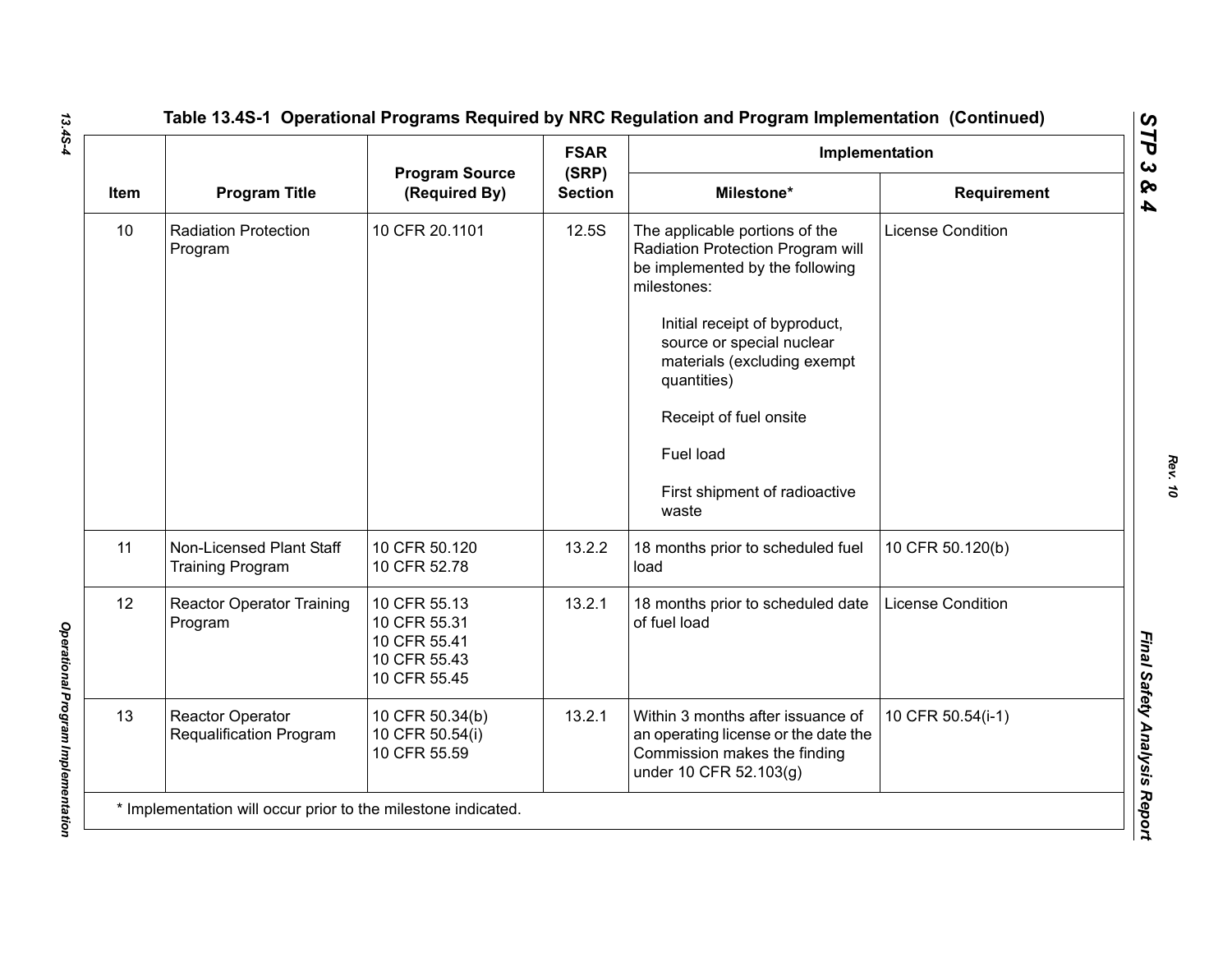|      | <b>Program Title</b>      | <b>Program Source</b><br>(Required By) | <b>FSAR</b>             | Implementation                                                                                                                                                                                                                                                                                                                                                                                        |                              |
|------|---------------------------|----------------------------------------|-------------------------|-------------------------------------------------------------------------------------------------------------------------------------------------------------------------------------------------------------------------------------------------------------------------------------------------------------------------------------------------------------------------------------------------------|------------------------------|
| Item |                           |                                        | (SRP)<br><b>Section</b> | Milestone*                                                                                                                                                                                                                                                                                                                                                                                            | Requirement                  |
| 14   | <b>Emergency Planning</b> | 10 CFR 50.47<br>10 CFR 50, App E       | 13.3                    | Full participation exercise<br>conducted within 2 years of<br>scheduled date for initial fuel load                                                                                                                                                                                                                                                                                                    | 10 CFR 50, App E.IV.F.2a(ii) |
|      |                           |                                        |                         | Onsite exercise conducted within 1<br>year before the scheduled date for<br>initial fuel load                                                                                                                                                                                                                                                                                                         | 10 CFR 50, App E.IV.F.2a(ii) |
|      |                           |                                        |                         | Review the Emergency Plan for<br>STP 1 & 2 and the Emergency<br>Plan for STP 3 & 4 to identify and<br>reconcile any differences within<br>270 days prior to the scheduled<br>initial fuel load of STP 3. Combine<br>the plans into a single Station<br>Emergency Plan and submit it to<br>the NRC as required by 10 CFR<br>50.54q no later than 180 days prior<br>to initial fuel load of STP Unit 3. |                              |
|      |                           |                                        |                         | Applicant's detailed implementing<br>procedures for its emergency plan<br>submitted no less than within 180<br>days prior to scheduled date for<br>initial fuel load                                                                                                                                                                                                                                  | 10 CFR 50, App E.V           |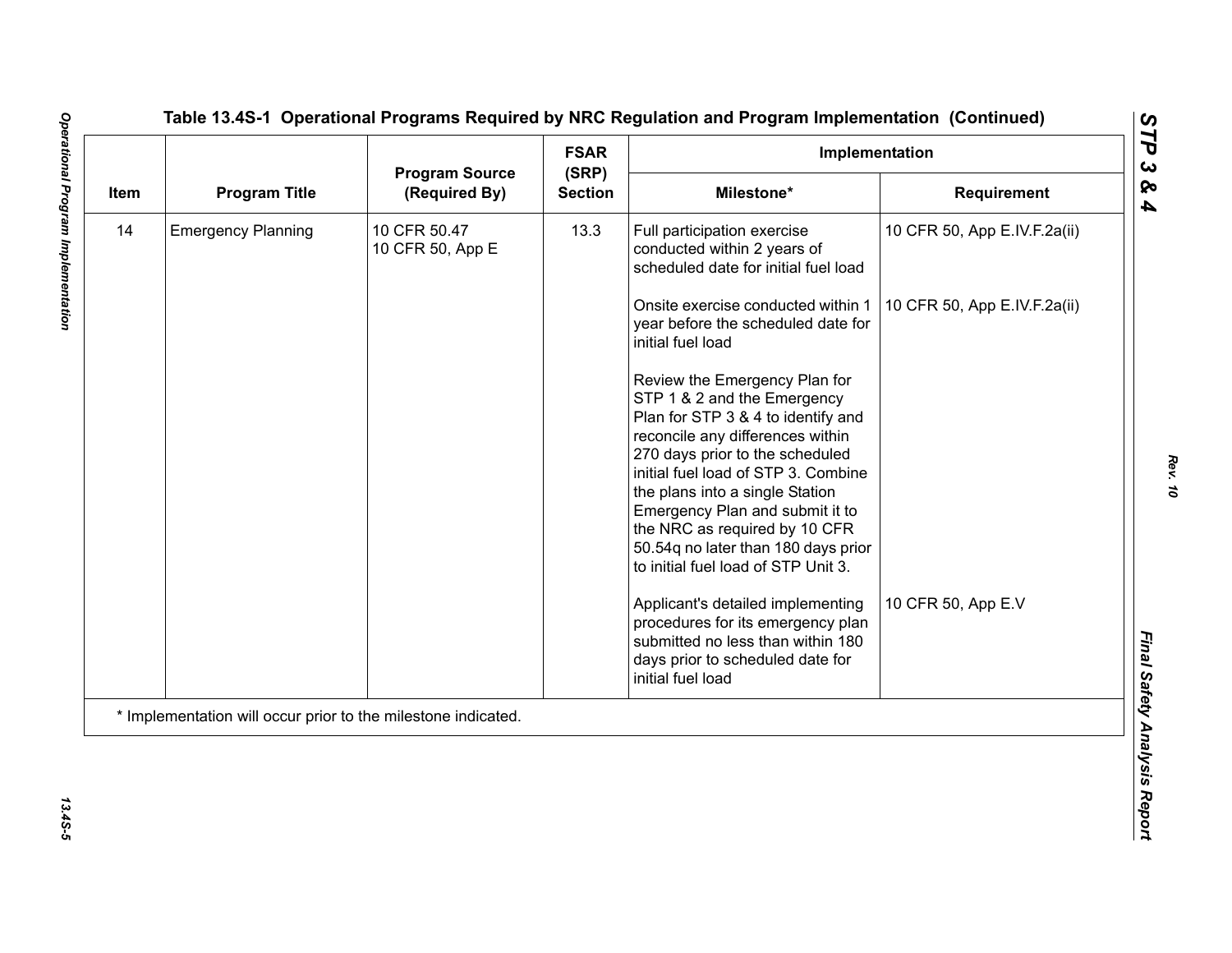| Item | <b>Program Title</b>                                          | <b>Program Source</b><br>(Required By)                                    | <b>FSAR</b><br>(SRP) | Implementation                                           |                          |
|------|---------------------------------------------------------------|---------------------------------------------------------------------------|----------------------|----------------------------------------------------------|--------------------------|
|      |                                                               |                                                                           | <b>Section</b>       | Milestone*                                               | <b>Requirement</b>       |
| 15   | <b>Security Program</b>                                       | 10 CFR 50.34(c)                                                           | 13.6.1               |                                                          |                          |
|      | <b>Physical Security Plan</b>                                 | 10 CFR 73.55<br>10 CFR 73.56<br>10 CFR 73.57<br>10 CFR 73.58<br>10 CFR 26 |                      | Fuel Receipt (Protected Area)                            | <b>License Condition</b> |
|      | Safeguards Contingency<br>Plan                                | 10 CFR 50.34(d)<br>10 CFR 73, App C                                       |                      | Fuel Receipt (Protected Area)                            | <b>License Condition</b> |
|      | <b>Training and Qualification</b><br>Plan                     | 10 CFR 73, App B                                                          |                      | Fuel Receipt (Protected Area)                            | <b>License Condition</b> |
|      | <b>Cyber Security Program</b>                                 | 10 CFR 73.54                                                              | 13.6.1               | Fuel Receipt (Protected Area)                            | <b>License Condition</b> |
|      | <b>Fitness for Duty</b>                                       | 10 CFR 26                                                                 | 13.7                 | Fuel Receipt (Protected Area)                            | License Condition        |
|      | FFD Program<br>(Construction-Mgt &<br>Oversight Personnel)    | 10 CFR Part 26<br>Subparts A-H, N and O                                   | 13.7                 | Prior to initiating 10 CFR 26<br>construction activities | 10 CFR 26                |
|      | FFD Program<br>(Construction-Workers &<br>First Line Supv.)   | 10 CFR Part 26<br>Subparts K                                              | 13.7                 | Prior to initiating 10 CFR 26<br>construction activities | 10 CFR 26                |
|      | * Implementation will occur prior to the milestone indicated. |                                                                           |                      |                                                          |                          |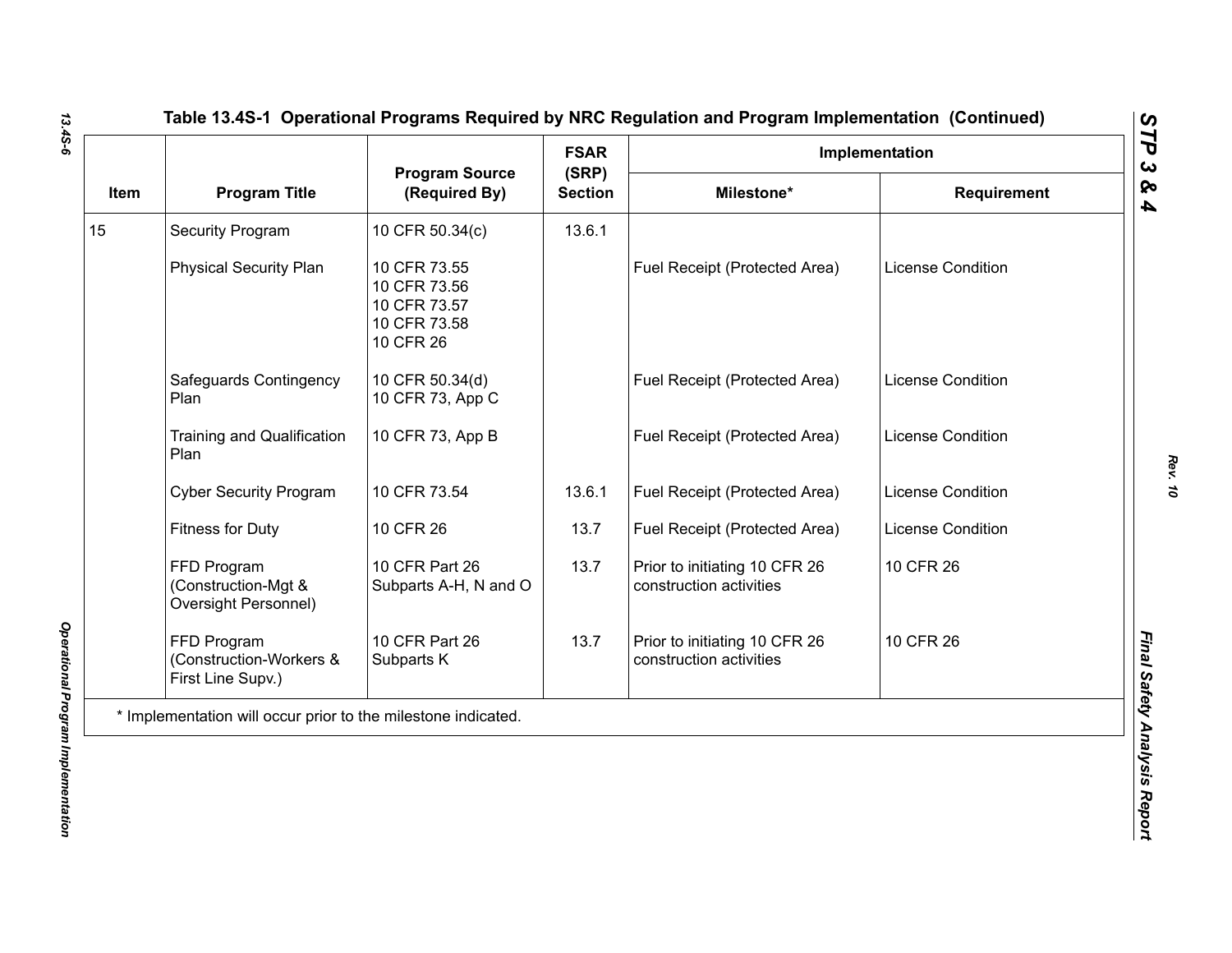| Item | <b>Program Title</b>                                                                                                                           | <b>Program Source</b><br>(Required By)                                           | <b>FSAR</b>             | Implementation                                                                                                                               |             |  |
|------|------------------------------------------------------------------------------------------------------------------------------------------------|----------------------------------------------------------------------------------|-------------------------|----------------------------------------------------------------------------------------------------------------------------------------------|-------------|--|
|      |                                                                                                                                                |                                                                                  | (SRP)<br><b>Section</b> | Milestone*                                                                                                                                   | Requirement |  |
|      | FFD Program for security<br>personnel                                                                                                          | 10 CFR Part 26<br>Subparts A-H, N and O                                          | 13.7                    | Prior to initiating 10 CFR 26<br>construction activities                                                                                     | 10 CFR 26   |  |
|      |                                                                                                                                                | 10 CFR Part 26                                                                   |                         | Prior to the earlier of:                                                                                                                     |             |  |
|      |                                                                                                                                                | Subparts A-I, N and O                                                            |                         | (a) Receipt of SNM in the form of<br>fuel assemblies                                                                                         |             |  |
|      |                                                                                                                                                |                                                                                  |                         | (b) Establishment of a protected<br>area, or                                                                                                 |             |  |
|      |                                                                                                                                                |                                                                                  |                         | $(c)$ 10 CFR 103 $(g)$ finding                                                                                                               |             |  |
|      | FFD Program for FFD<br>Program personnel                                                                                                       | 10 CFR Part 26<br>Subparts A, B, D-H, N,<br>O and C per licensee's<br>discretion | 13.7                    | Prior to initiating 10 CFR 26<br>construction activities                                                                                     | 10 CFR 26   |  |
|      | FFD Program                                                                                                                                    | 10 CFR Part 26<br>Subpart K                                                      | 13.7                    | Prior to initiating 10 CFR 26<br>construction activities                                                                                     | 10 CFR 26   |  |
|      | FFD Program for persons<br>required to physically report<br>to the Technical Support<br>Center (TSC) or Emergency<br>Operations Facility (EOF) | 10 CFR Part 26<br>Subparts A-I, N and O,<br>except for Parts 26.205-<br>209      |                         | Prior to the conduct of the first<br>full-participation emergency<br>preparedness exercise under<br>10 CFR Part 50, App. E,<br>Section F.2.a | 10 CFR 26   |  |
|      | * Implementation will occur prior to the milestone indicated.                                                                                  |                                                                                  |                         |                                                                                                                                              |             |  |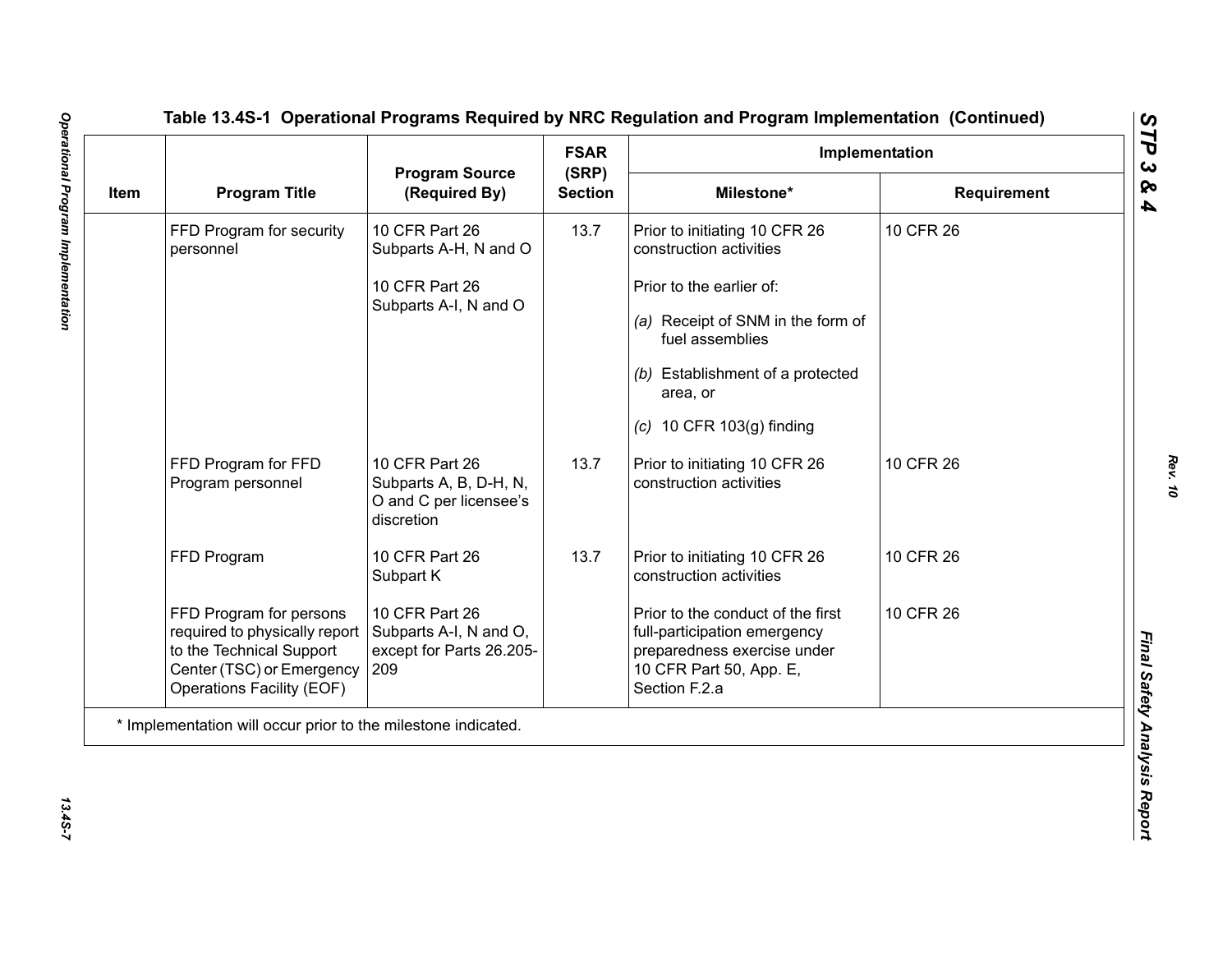|      |                                               |                                                                                                                                           | <b>FSAR</b>             | Implementation                                                                                                                                           |                          |
|------|-----------------------------------------------|-------------------------------------------------------------------------------------------------------------------------------------------|-------------------------|----------------------------------------------------------------------------------------------------------------------------------------------------------|--------------------------|
| Item | <b>Program Title</b>                          | <b>Program Source</b><br>(Required By)                                                                                                    | (SRP)<br><b>Section</b> | Milestone*                                                                                                                                               | <b>Requirement</b>       |
|      | FFD Program for<br>operation                  | 10 CFR Part 26<br>Subparts A-I, N and O,<br>except for individuals<br>listed in Part 26.4(b)<br>who are not subject to<br>Part 26.205-209 |                         | Prior to the earlier of:<br>(a) Establishment of a protected<br>area, or<br>(b) 10 CFR 52.103(g) finding                                                 | 10 CFR 26                |
| 16   | <b>Quality Assurance Program</b><br>Operation | 10 CFR 50.54(a)<br>10 CFR 50, App A<br>(GDC 1)<br>10 CFR 50, App B                                                                        | 17.5S                   | 30 days prior to scheduled date for   10 CFR 50.54(a)(1)<br>initial fuel load                                                                            |                          |
| 17   | Maintenance Rule                              | 10 CFR 50.65                                                                                                                              | 17.6S                   | Fuel load authorization per<br>10 CFR 52.103(g)                                                                                                          | 10 CFR 50.65(a)(1)       |
| 18   | Motor-Operated Valve<br>Testing               | 10 CFR 50.55a(b)(3)(ii)                                                                                                                   | 3.9.6                   | <b>Fuel Load</b>                                                                                                                                         | <b>License Condition</b> |
| 19   | Initial Test Program                          | 10 CFR 50.34<br>10 CFR 52.79(a)(28)                                                                                                       | 14.2S                   | First construction test<br>(Construction Test Program)<br>First preoperational test<br>(Preoperational Test Program)<br>Fuel load (Startup Test Program) | <b>License Condition</b> |
| 20   | <b>Suppression Pool</b><br><b>Cleanliness</b> | 10 CFR 50.46                                                                                                                              | 6.2.1.7                 | Prior to Startup Program                                                                                                                                 | <b>License Condition</b> |